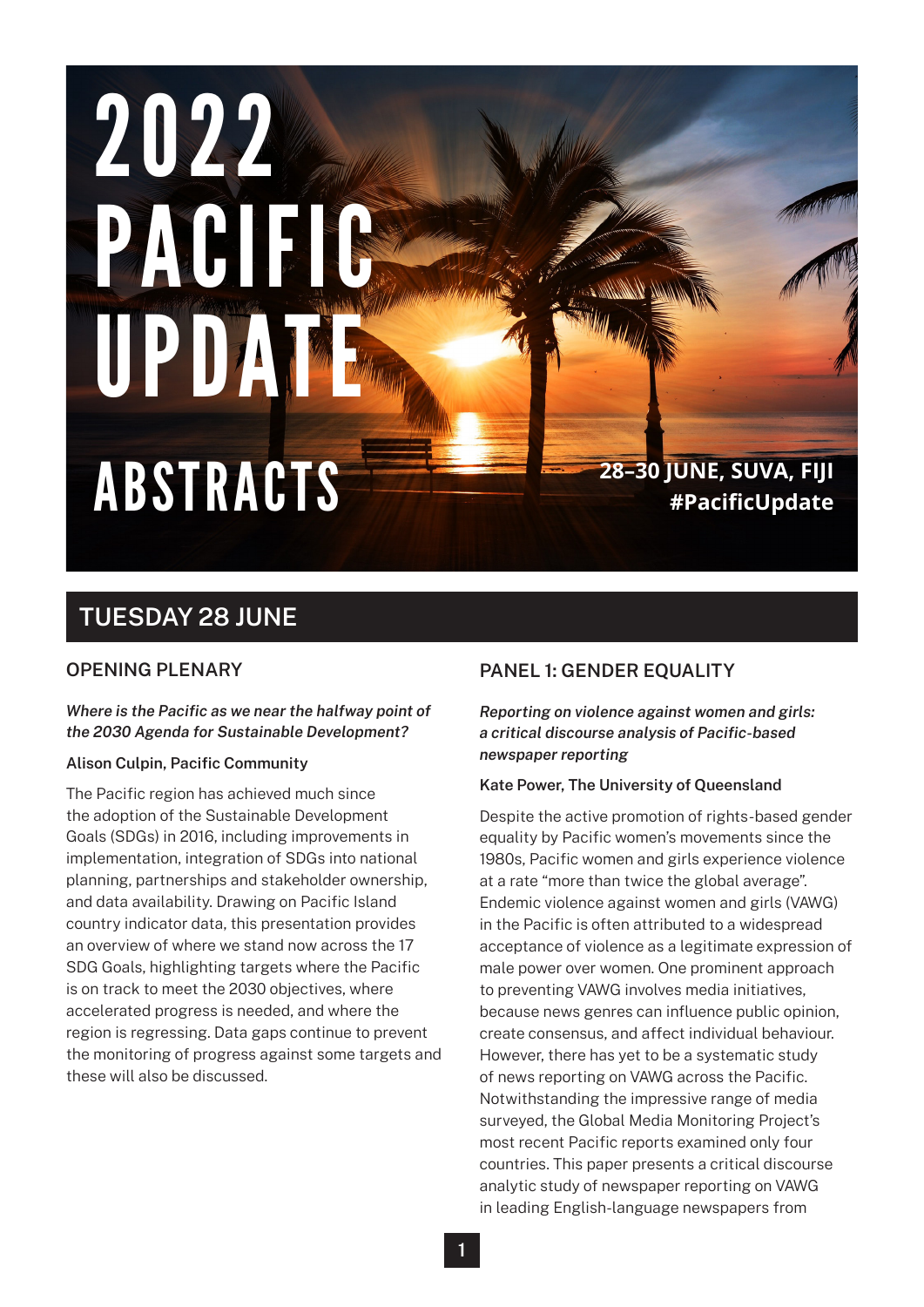11 Pacific Island nations. Using content analysis, I mapped the relative frequency of reporting on VAWG and gender equality in 870 articles published between June 2017 and May 2019. I then examined how Pacific news reporting frames VAWG, and how VAWG-focused articles (n=744) use various forms of reporting long considered problematic, including downplaying violence and perpetuating rape myths. This study draws on an extensive body of research into VAWG reporting but documents for the first time how Pacific news reporting needs to change in order to challenge the norms underpinning VAWG in the region.

# *Tracking period poverty in Samoa – the case study of manufacture and distribution of reusable menstrual pads in Samoa*

# **Doris Tulifau, Vineta Pisia, Ramona Boodoosingh, and Annika Lemisio, Brown Girl Woke**

Adequate access to menstrual health and hygiene education, products and resources for sanitation and disposal remain a key concern for many women and girls around the world. Impacts include missing classes or work, financial distress, feelings of shame, and lack of awareness of what is normal or concerning. Cultural taboos or myths about discussing menstrual health and hygiene are tied to cultural taboos about discussing sexual and reproductive health. This presentation covers the efforts of a Samoan NGO –Brown Girl Woke to increase access to affordable menstrual products by the local manufacture and distribution of reusable menstrual pads free of charge. This was important as many families in Samoa were impacted financially due to the pandemic. Across different sub projects, under this thematic area, education was delivered via workshops/brochures, access through distribution at village, through other NGOs and at the school level, and employment and training of a sewing circle comprised of rural Samoan women. Over 1000 reusable menstrual pads have been distributed and five women seamstresses have been trained in small business management/book keeping. Challenges include supply chain interruptions for materials, access to sewing machines locally and attrition from the sewing circle. Feedback from users has been primarily positive, and Brown Girl Woke continues to seek funding to support continued manufacture and distribution.

# *Balance of power: shifting gender norms through localised political economy analysis*

# **Mereani Rokotuibau, Jennifer Kalpokas Doan, Wilson Toa, Epeli Tinivata, and Peni Tawake, Balance of Power**

The Balance of Power (BOP) program funded through the Australian Government, is deliberately led by Pacific Islanders who are intrinsically motivated to drive positive change in their own unique contexts, namely, Vanuatu, Tonga and Fiji, and are finely attuned to the deep-seated blockers and enablers of gender equality in their countries. The advantage of this locally led approach is that each activity designed and implemented by the program is based in a continuously fed, locally sourced and practicebased knowledge of strategic stakeholders, their networks, power bases and incentives. The initiative departs from conventional aid program approaches based on assumptions that it is a lack of 'technical capacity' that prevents Pacific Island countries from achieving their stated objectives of inclusive governance and leadership. Rather, it recognises that entrenched, culturally embedded norms, attitudes and behaviours around concepts of legitimacy and 'rules of the game' are the primary barrier to equality, particularly in the political sphere. Our panel of four representatives from Balance of Power in Fiji and Vanuatu will showcase the process by which BOP leaders use their understanding of the local political economy and mobilise their cultural capital and relationships to shift thinking around women's leadership legitimacy. The panel will discuss the merits and successes of this approach, as well as some of the challenges in terms of personal risks and costs.

# **PANEL 2: AID EFFECTIVENESS**

# *The impact of the COVID-19 pandemic on aid effectiveness: the case of Vanuatu*

#### **Morgane Rosier, University of Ottawa**

This paper explores the impact of the COVID-19 pandemic on the implementation of international aid programming. In particular, the 2005 Paris Declaration on Aid Effectiveness calls for the respect of three interrelated core principles: ownership (recipient countries define their own development policies), alignment (donors support these strategies) and harmonisation (donors coordinate their actions with each other). More than 15 years later, the implementation of these principles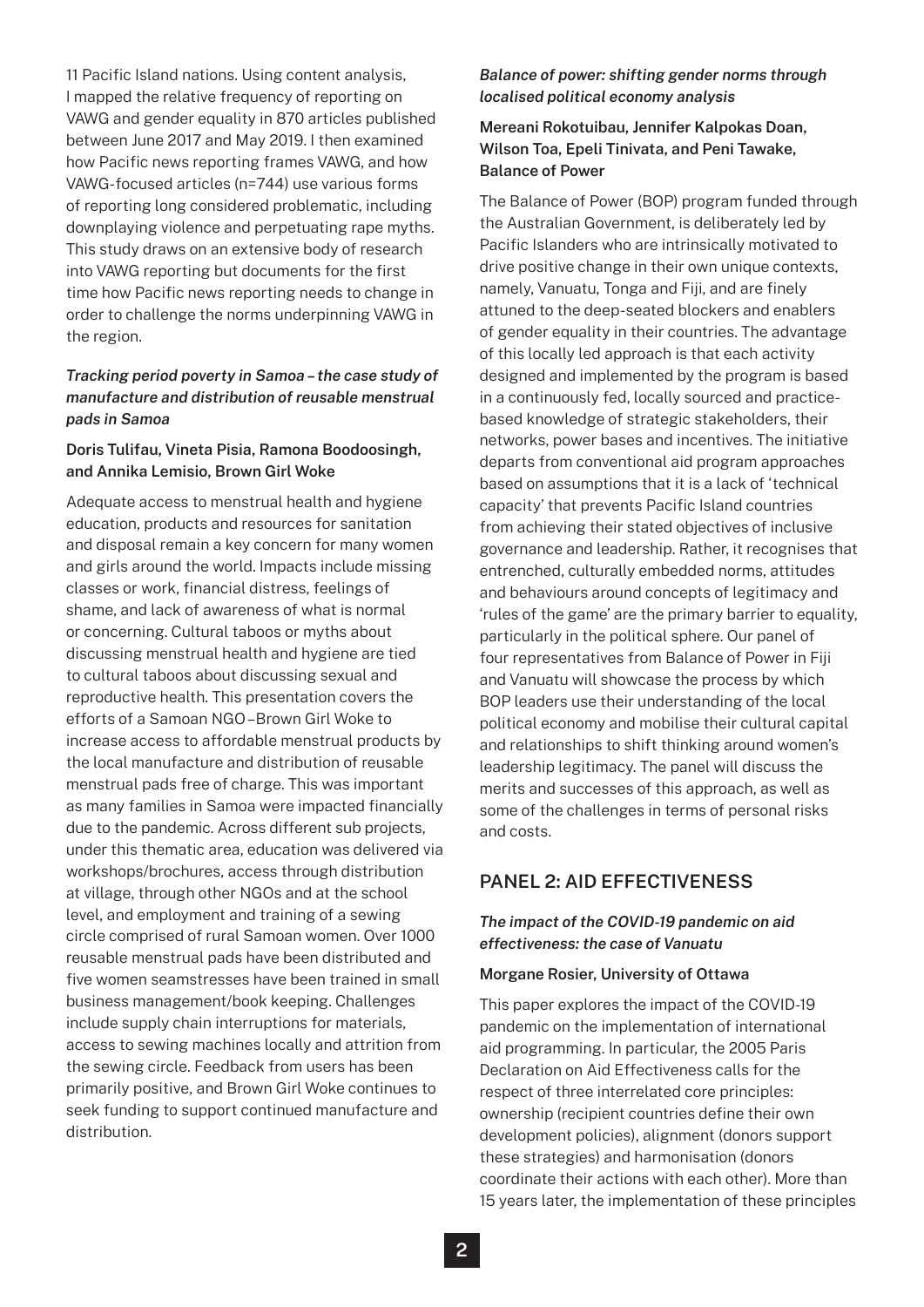has been disappointing, despite their potential to create a global framework based on more equal relations between countries. However, the context created by the COVID-19 pandemic, notably restrictions on international travel and the solidarity shown by the international community, may have the potential to change the way donors operate. Thus, I ask the following questions: How has the COVID-19 pandemic slowed or accelerated the application of the principles? How does it affect their relevance? I examine the case of Vanuatu, a highly aiddependent country. Based on an analysis of academic and grey literature, as well as interviews with key actors, I find that the pandemic has created powerful incentives for compliance by donors and the government of Vanuatu to the nonbinding declaration. It has reinforced pre-existing trends such as localisation efforts by donors to a certain extent, but also authoritarian drifts by the government. Thus, despite the change in context, the principles of ownership, alignment and harmonisation are still only imperfectly and partially implemented. This reveals the tensions between global frameworks and specific contexts, undermining the relevance of these frameworks in their current form.

## *Collaborative research to benefit industry and academia: reflections on building a project*

# **Aidan Craney, La Trobe University and Mema Motusaga, Samoan Ministry for Women, Children and Social Development**

Connections between research and industry are highly valued but generally follow a client-contractor relationship. Given the centrality of relationship building in Pacific cultures, co-designing research projects offers a path to greater mutuality and reciprocity. This paper reflects on the design process behind the Australian Research Council funded project, 'The future of the Pacific: Youth leadership and civic engagement'. We will discuss the challenges and strategies of collaboratively designing a research project between staff from the Pacific Community, The Asia Foundation, the University of Otago and La Trobe University with input from civil society actors. The challenges of bureaucracy, geographical distance and funding commitments notwithstanding, we show that building strong and trusting relationships can result in research with promise of broad benefits to industry, academia and Pacific societies.

# *Conducting impact assessments of foreign aid projects in the community: a perspective from Vava'u, Tonga*

# **Edgar Haak and Naohiro Nakamura, The University of the South Pacific**

The Paris Declaration of 2005 committed to aid adjustment reforms in order to improve aid effectiveness. Nevertheless, there has not been much evidence of aid effectiveness in recipient countries and the analysis on the impact of aid projects or programs, in particular on the local community, is still scarce. This research aims to assess the impact of foreign aid that has been delivered to Tonga's local communities, using the two project aids on Vava'u as case studies. For impact assessment of aid projects, we conducted observations and interviews with local community members. Our interview results show that the differences in the level of community members' satisfaction with the aid projects derive from the level of their involvement, in particular the decisionmaking process. Our findings also confirm that the community members generally wish to be involved in the project, or want their voices to be heard at least. Such local perspectives gained from impact assessment do function as factual evidence to evaluate the overall effectiveness of aid projects and this demonstrates the degree of implementation of the Paris Declaration principles. Local perspectives are also useful to identify how a future project can be implemented and if donors can include such findings from impact assessment in project evaluation, the justification to continue aid will become stronger.

# **PANEL 3: FIJI ECONOMY**

# *Fiji's debt crisis in the post COVID-19 recovery era*

# **Sunil Kumar, Pacific Polytech, and Gyaneshwar Rao, The University of Fiji**

According to the 2022 IMF and the World Bank reports, governments around the world are desperate to rejuvenate their economies. For some, particularly small developing countries, the uncertainties have been exceptional. The policy makers are now grappling with the delicate task of scaling back the economic support measures (public expenditures) deployed during the COVID-19 pandemic despite the pressing need for creation of the conditions to restore economic activity and growth. Fiji's fiscal space, as of many other poorer countries, is on a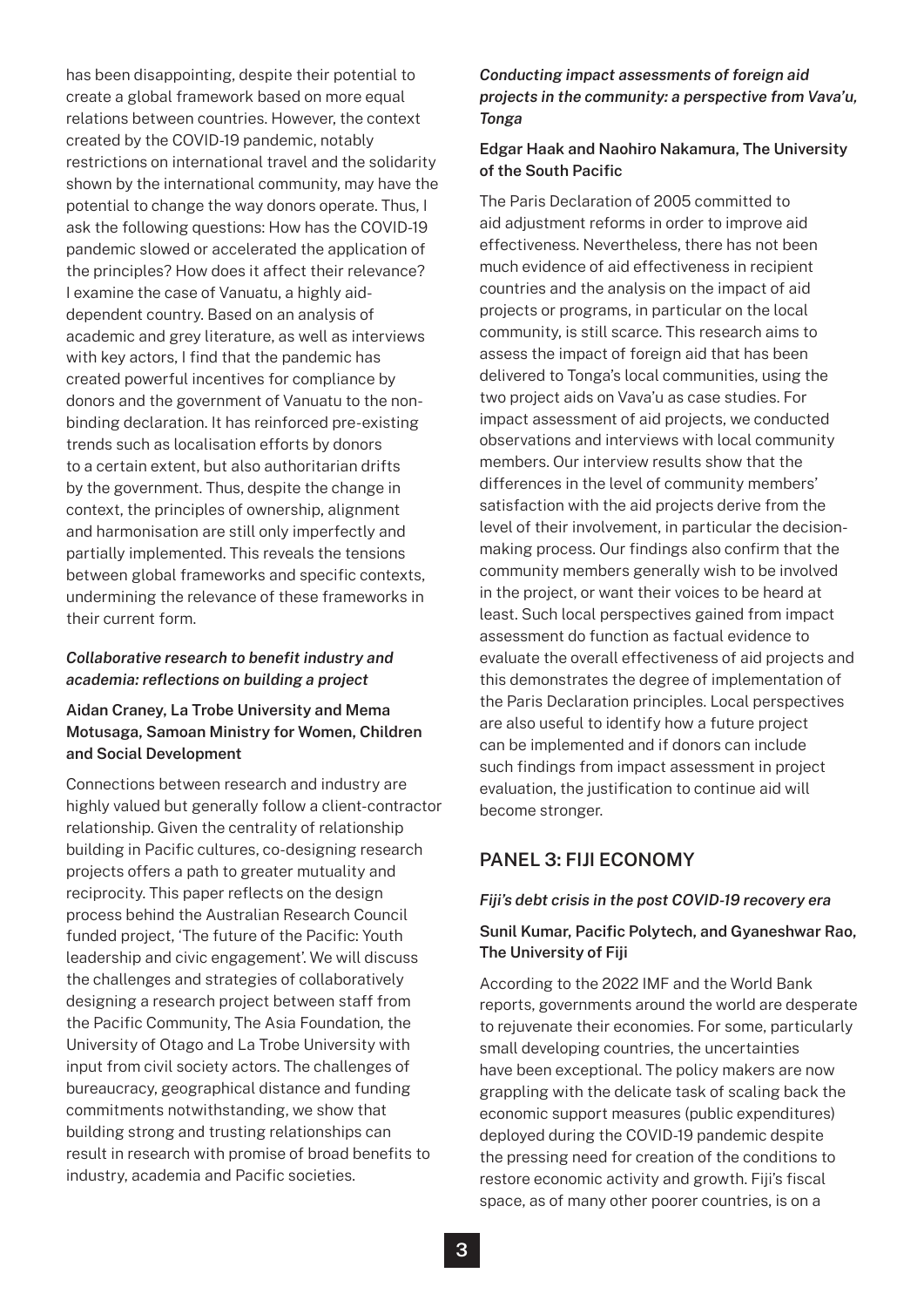tight rope. Its public debt level is now reaching 90% of GDP and on the other hand, the prospects of economic growth remain dim. Despite successful in vaccinating a high percentage of its population, Fiji's hope to revive its international tourism does not seem very promising. Therefore, Fiji's economic recovery may depend more crucially on capturing and energising other sectors such as agriculture, basic industries and domestic services. This paper examines the debt trends, public expenditures in support of productive sectors, and tax revenues to analyse the prospects for Fiji's economic recovery. As per the lack of current fiscal space, Fiji's options to implement policies to revamp its productive capacities remain limited. Consequently, its ability to reduce debt levels in the near future also remain dim, most likely pushing Fiji into a perpetual debt in the shade of Highly Indebted Poor Countries (HIPC).

# *Tourism and economic growth linkages: economic responses and recovery in Fiji*

#### **Rukmani Gounder, Massey University**

Tourism sector development as a key development strategy adopted to enhance economic growth in Fiji focuses on stimulating business, investment, employment, and entrepreneurial activities. While the tourism sector has surpassed other sectors in its overall contribution to gross domestic product this sector has been affected by the political-economic events, climatic disasters, and the on-going risk of COVID-19 pandemic. This paper accesses these various impacts with the aim to understand economic responses and recovery phase. An analysis of Fiji's dynamic tourism-economic growth linkages is undertaken using a time-varying scenario and recently developed vector autoregressive spillover index and the rolling windows framework. The magnitude and direction based on monthly data over the period 1992M01-2020M02 ascertain whether tourism or economic growth is a net transmitter or recipient of shocks and the level of impact from the various adverse effects. The findings from the new dynamic spillover perspective highlight the extent of tourism and economic growth contributions, and to realise the socio-economic development policy outcomes in the case of Fiji.

# *All in the same canoe: Impacts of cyclones on farmers' and fishers' livelihoods and income and strength of resilience in Vanua Levu, Fiji*

#### **Lau Viliamu Iese, The University of the South Pacific**

Krishnan Narasimhan, Jennifer Cisse, Jennifer Philip, Elisabeth Holland, Giulio Masasso Paunga, Filipe Veisa, Jioje Fesaitu, Otto Navunicagi, Timoci Koliyavu, Rahul Prasad, Salote Nasalo, Anamaria Tagicakiverata, Ratu Tevita Rokolutu, Jyoti Mala, Adi Davila Talemaimaleya, Maluseu Tapaeko, Mesake Volau, Epeli Waqa, Sereana Rabalotu, Sioata Lota, Nasoni Roko, Christopher Ward, Isireli Qionimua

To understand the impacts of cyclones and droughts on households that rely on agriculture and fisheries for livelihood, our research explored the details of impacts of climate change on 489 fishing and farming households in Vanua Levu, Fiji. Understanding options for Disaster Risk Financing and demand for insurance and different types of products were discussed with farmers and fishers. Farmers and fishers have diversified and rely on different commodities for their livelihoods, but the impacts on crops, livestock, fishing and therefore their livelihoods are similar. The diversity of actions they are implementing to cope and adapt are also the same – hence they are all in the same canoe. The loss and damage suffered by farmers and households are severe, despite different mechanisms employed to reduce risks on commodities. It takes about a year for households to recover from the impacts of cyclones or droughts. Households rely heavily on their own limited savings to respond and recover after an event. Most of the savings only lasted between one to three months. The savings were meant to improve education, health, food security of the households. After a cyclone or drought, the households divert limited savings to respond to the losses, leaving nothing for long term recovery, education and other important priorities for the household. Disaster Risk Financing Mechanisms (DRFM) such as insurance, credits and loans were highlighted as potential options to help farmers recover faster after disastrous events. More awareness on financing mechanisms and understanding of details of different DRFM options are needed at the household level in Vanua Levu.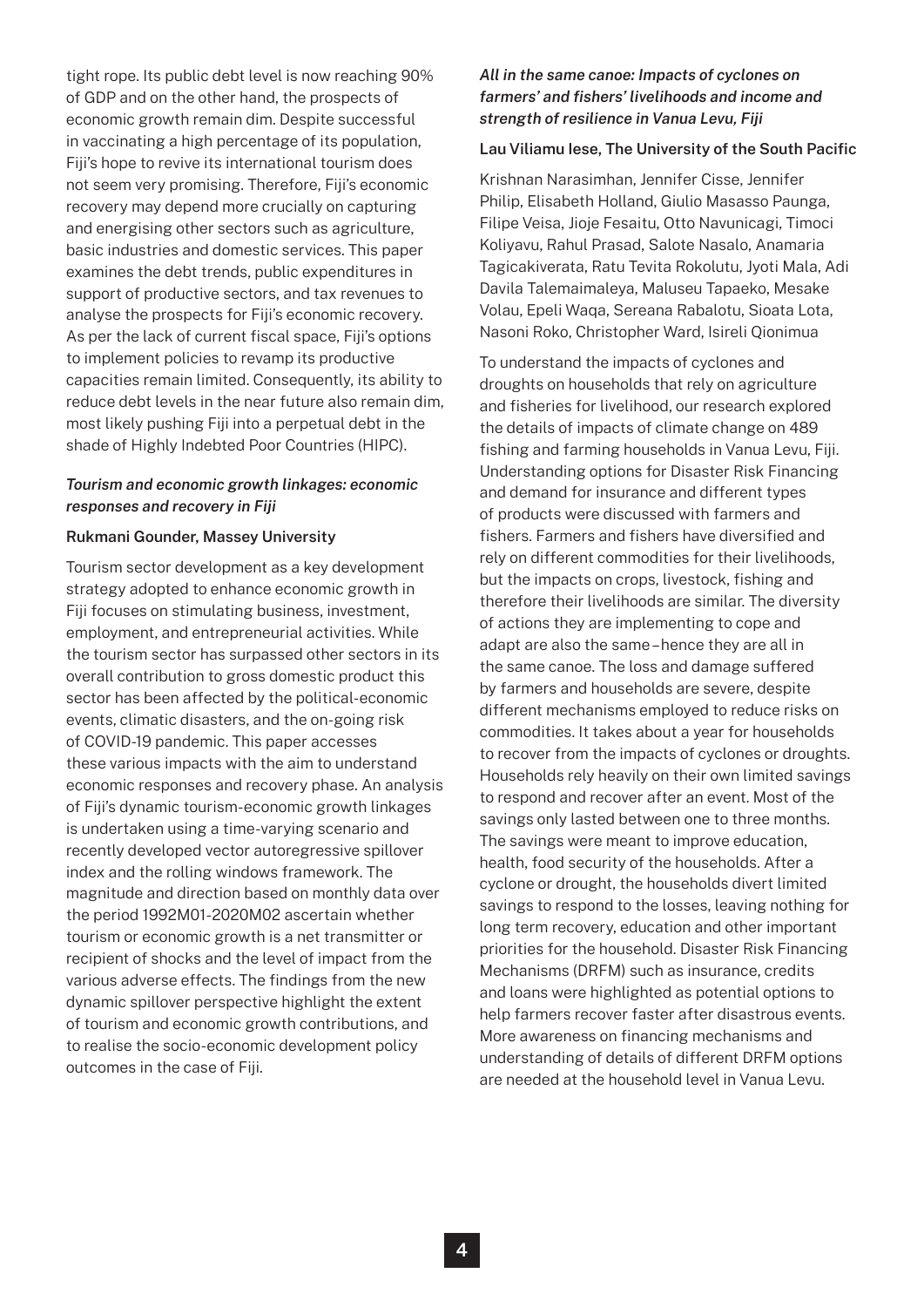# **WEDNESDAY 29 JUNE**

# **PANEL 4: ECONOMIC RECOVERY**

*Financing for social protection: strategic pathways to sustainable investment in the Pacific Island countries and Timor-Leste*

**Charles Knox-Vydmanov, independent consultant, Nikunj Soni, independent consultant, Sinta Satriana, Pacific Partnerships for Social Protection Program, and Stephen Kidd, Development Pathways**

Globally, social protection is acknowledged as not only a necessity in combating poverty but also a long-term investment for sustainable economic growth and social cohesion. In the Pacific, the COVID-19 crisis has shown the importance of social protection as a shock-response tool, while also exposing gaps in existing systems: countries with adequate social protection systems were able to leverage these to better respond to the crisis. Social protection is attracting more attention than ever before, but relatively limited attention has been paid to developing long-term systems. A critical question for policymakers is how to finance social protection systems. Social protection systems require significant recurrent expenditure, raising fiscal space concerns, particularly for Pacific island economies that tend to be narrow, with some countries already struggling to resource other key social sectors such as education and health. Against this backdrop, Partnerships for Social Protection (P4SP), commissioned by DFAT and implemented by Development Pathways, is working to better understand pathways to social protection financing across the Pacific and Timor-Leste. This presentation will share analysis and strategic reflections from P4SP, including: a regional overview of social protection expenditure; locating social protection within broader discussion of public finance and fiscal space in the region; unpacking the historical pathways through which social protection systems in the region have expanded over time; and presenting a costing exercise to consider potential allocations for social protection across Pacific Island countries.

*An investigation into differentiated disaster risk and discussion of potential implications for insurance solutions: a case study in Fiji*

# **Alexandra Dudley, United Nations University, and Reginald Singh, United Nations Capital Development Fund**

Disaster risk is not experienced in the same way for all people. Disaster risk management strategies must account for people's different needs to be effective. In Fiji, research has revealed that disasters are prepared for, experienced, and responded to differently by people based on their gender, ethnicity, age, and disability status. This project aims to further explore gender- and ethnicity-based differentiated disaster risk through a photo elicitation study with people in Fiji working in agricultural value chains. Based on a prompt, participants took photographs which were then discussed in individual, semi-structured interviews. Based on the IPCC conceptualisation that risk is a function of hazard, exposure and vulnerability, interviews focused on assets of value to participants, which hazards cause loss and damage to these assets, and how participants cope and adapt. Aspects of access to and control over resources, hierarchy, and power were also discussed. The researcher employed an intersectional perspective during the data analysis to compare experiences of risk. This presentation will discuss preliminary results of this research demonstrating the different experiences of disaster risk for iTaukei women, iTaukei men, Indo-Fijian women, and Indo-Fijian men as described by the study participants themselves, and potential implications for climate risk insurance solutions. The benefits and challenges of utilising this creative research method will also be briefly discussed.

# *Pacific Islands debt: financing post-COVID-19 recovery amid precarious sustainability*

#### **Roland Rajah and Alexandre Dayant, Lowy Institute**

In the Pacific, debt sustainability is a concern, and most countries are heavily reliant on development partners to meet their financing needs. COVID-19 has worsened the situation. Today, there is an important need for large-scale fiscal expansion aimed at keeping economies and societies afloat, and providing enough stimulus to enable the economic recovery thereafter. Yet most Pacific countries have little ability to finance such economic largess, and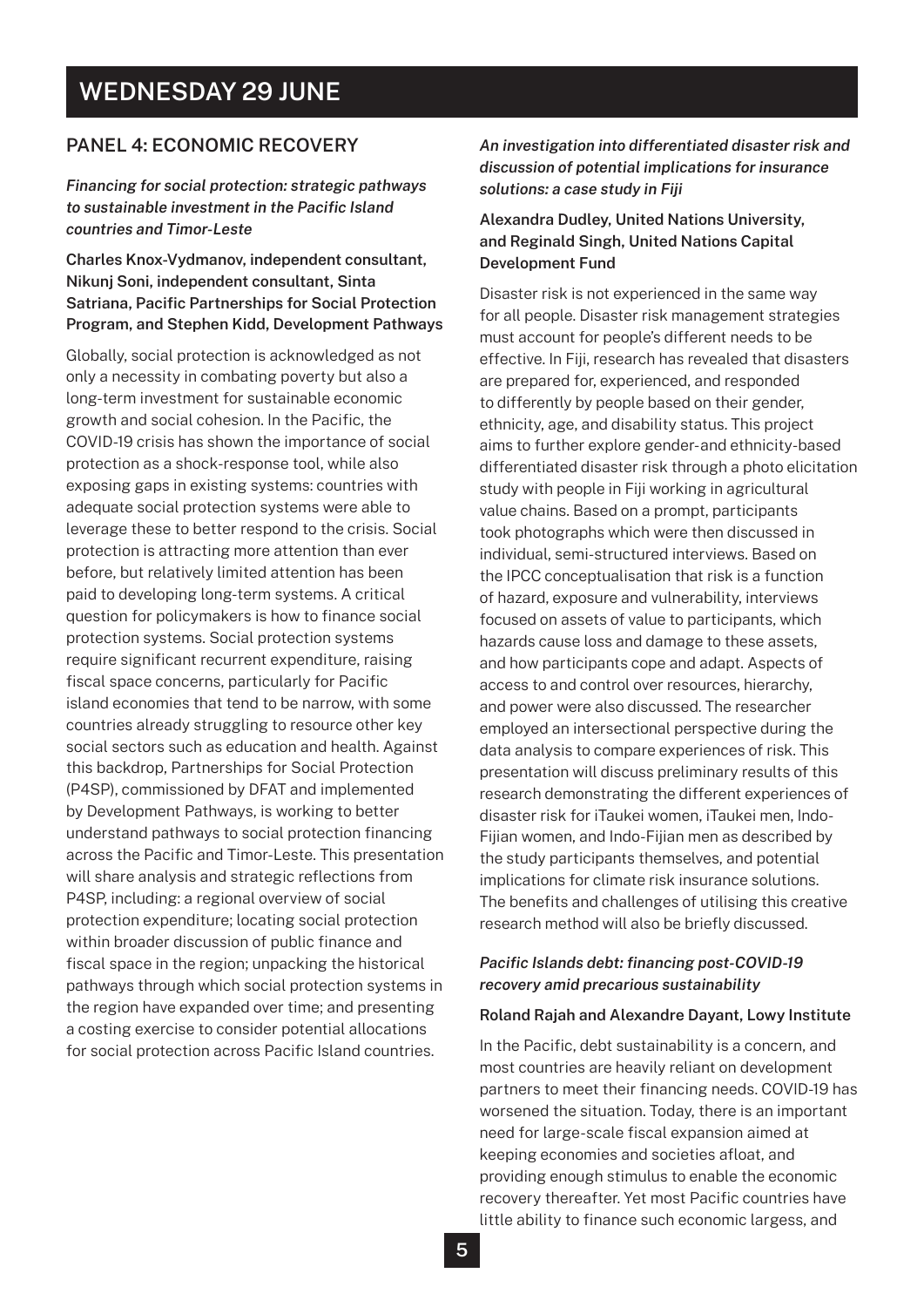development partner's assistance has only plugged the immediate fiscal and balance of payments financing gaps caused by drops in government revenue and external income. The direct financing gaps are being plugged via budgetary adjustments and redirected/ increased support from development partners. The true financing gap facing the Pacific, however, is the inability to mount the kind of largescale public sector stimulus needed in order to limit the long-term economic and social damage from the pandemic. Importantly, the problems are more about liquidity than solvency. We estimate that a 'recovery package' of \$2.3 billion–\$3.5 billion from development partners provided over three years would allow the Pacific to make a full economic recovery from the pandemic crisis. This could be financed with semiconcessional loans without materially worsening the region's debt sustainability outlook. In Fiji, such recovery borrowing could actually improve its debt outlook on medium term. The key message is that unlocking greater upfront financing will be more important to the Pacific's economic recovery than simply erasing old loans or avoiding new debt.

# **PANEL 5: PNG ECONOMY**

## *Financial inclusion in Papua New Guinea: neither a borrower nor a lender be*

## **Laura Nettuno, Vanderbilt University, and Martin Davies, Washington and Lee University**

We contribute to the understanding of financial inclusion in developing countries by presenting a theoretical model of financial inclusion, building on the theory of the household and including intrahousehold bargaining. We then use a World Bank survey, in which both the male and female heads of each household were interviewed, to examine the effect of individual and household characteristics on financial inclusion in Papua New Guinea. We find that female headed households are more likely to be financially included, and that education is the strongest predictor of all measures of financial inclusion. Distance, location (urban or rural), and whether or not the individual speaks English are also significant predictors.

# *The determinants of excess reserves in the banking system of Papua New Guinea*

#### **Thomas Wangi, Australian National University**

This study examines why profit-maximising commercial banks in PNG demand non-remunerated excess reserves. An ARDL model is employed to estimate the determinants of excess reserves using

time series data for the period January 2002 to December 2017. The model includes precautionary and involuntary factors that affect excess reserves in commercial banks. The findings suggest that discount rate, volatility of demand deposits and private sector deposits significantly contribute to the accumulation of excess reserves. In contrast, foreign exchange reserves, private sector credit and treasury bill rate effectively reduce excess reserves pressure in the banking system. However, the required reserve ratio is not effective in influencing the demand for excess reserves. The empirical analysis concludes that involuntary variables are the leading determinants of excess reserves in PNG. The study suggests that in order to address persistent excess reserves in the banking system, the central bank may consider potential policy interventions such as paying interest on reserves that commercial banks hold above the required limit and stimulating demand for domestic credit.

#### *Chinese companies' engagement in PNG*

## **Huiyuan Liu and Sandra Kraushaar, The Asia Foundation, and Nikiunj Soni, independent consultant**

The Asia Foundation is leading a three part study on Chinese aid and investment in Papua New Guinea designed to deconstruct and demystify the 'China in PNG' landscape for PNG and DFAT stakeholders. In the past decade, China has developed into one of PNG's most important partners in trade, investment and aid, and much has been said about China's growing influence on the local society. While rhetoric about the China influence continues to heat up, recent data suggest investments by the Chinese companies has stagnated (even before the COVID-19 pandemic). The strong presence of Chinese companies is now mainly sustained by Chinese investment stock accumulated from previous investment inflows and aid projects supported by Chinese government and international donors such as the Asian Development Bank. While there has always been a need to understand how Chinese companies operate and engage in PNG, the need is even stronger now given their significant volume and changes in patterns. Using open source data, this study seeks to address this need by mapping the Chinese companies and examining the details of their specific operational activities, including contract signing and negotiation, project financing, operational constraints, and problem-solving mechanisms. We hope this research provides PNG stakeholders and decision makers with insights on how to engage and manage Chinese actors and activities.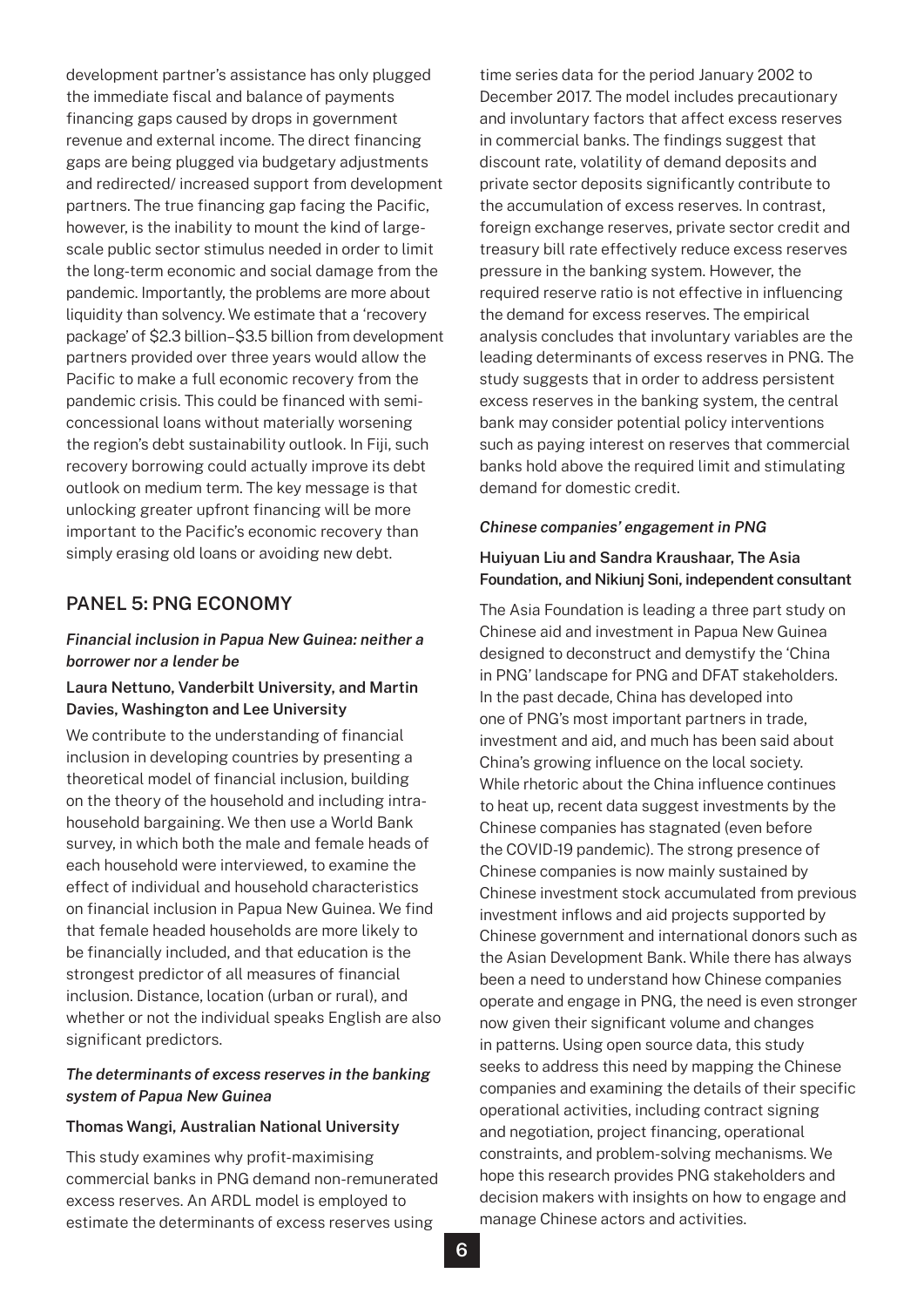# **PANEL 6: SOCIAL PROTECTION**

#### *Tonga case study on skills development for the tourism and hospitality sector*

# **Semisi Taumoepeau, New Zealand Tourism Research Institute, and Anna Addison, Auckland Institute of Studies**

In the region, tourism is the only economic sector to have seen sustained growth in recent years (excepting the pandemic COVID-19 years 2020- 2022). Tourism makes a significant contribution to revenue and employment generation and is ranked highly amongst the economic priorities of Pacific Islands governments. The challenge for the people of the South Pacific and Tonga is how to manage and develop this industry in such a way that it can be a sustainable source of livelihood for future generations – at the same time not degrading their natural and cultural resources upon which it depends. This project incorporated certain cultural aspects and values authenticated, packaged as training modules and incorporated into the national qualification authority standards. The outcome is a series of Tongan training modules, approved and accredited to be taught to learners and tourism and hospitality stakeholders. The various methodologies came about from various industry surveys, focus groups, semi-structured interviews and consultation with key members of both the tourism and the education sector.

## *Exploring the impacts of climate change: experiences of the vulnerable populations in Solomon Islands*

#### **Hensllyn Pwe'a-Boseto, Ecological Solutions Foundation**

Climate change, a global security and threat to planet Earth; is one of the global topics of conversations. Developing countries such as Solomon Islands are disproportionately affected by the impacts of climate change. This paper investigates experiences of four vulnerable groups of people in Solomon Islands as impacted by climate change. A qualitative research design was used in which participants were recruited using purposive sampling. Forty two participants were interviewed. The preliminary findings showed a general lack of specific knowledge on climate change. Different impacts of climate change as experienced were shared. Unpredictable weather patterns and saltwater intrusion affects water access and quality and food security; putting extra pressure on women

to work extra harder, making sure the family is fed. Impacts like king tides, floods and cyclones have imposed migration. Health issues like pneumonia, common cold, malaria, diarrhoea and skin diseases resulted from continuous rain. Traditional knowledge was used in adapting to the impacts of climate change. Implications for practice drawn from the data include the need for inclusion of women, youths, older persons and people with disabilities when discussing climate change adaptation and mitigation in relevant government policies such as climate change policy, women's policy, youth policy and the disability-inclusive development policy and at all levels of governance. This study suggests that there is a need to include women, youths, people with disabilities and older persons in all discussions relating to climate change adaptation and mitigation to ensure any adaptation measures are inclusive for all people.

#### *Natural disasters, community, and giving*

#### **Emilia Tjernström, Monash University**

Social norms regarding altruism, giving, and other forms of pro-social conduct vary tremendously across societies and time. We study how household giving behaviour is influenced by past exposure to natural disasters and community composition. Our data come from incentive-compatible experimental games with 340 households from 34 different villages in Kadavu, Fiji. Specifically, we play several versions of the dictator game, in which respondents get the choice to allocate a sum of money between (i) themselves and the village community fund, and (ii) themselves and Oxfam. By combining their choices with detailed data on past natural disasters, household-level characteristics, and village-level characteristics, we find that private damage from environmental hazards (measured by fire damage on agricultural lands) is associated with a greater level of giving to the village fund, while past damage to the marine commons (measured by environmental shocks to marine resources) and past cyclone experience are correlated with more giving to Oxfam. Further, households in villages that derive a greater share of income from marine resources donate a greater average share, both to the village fund and to Oxfam.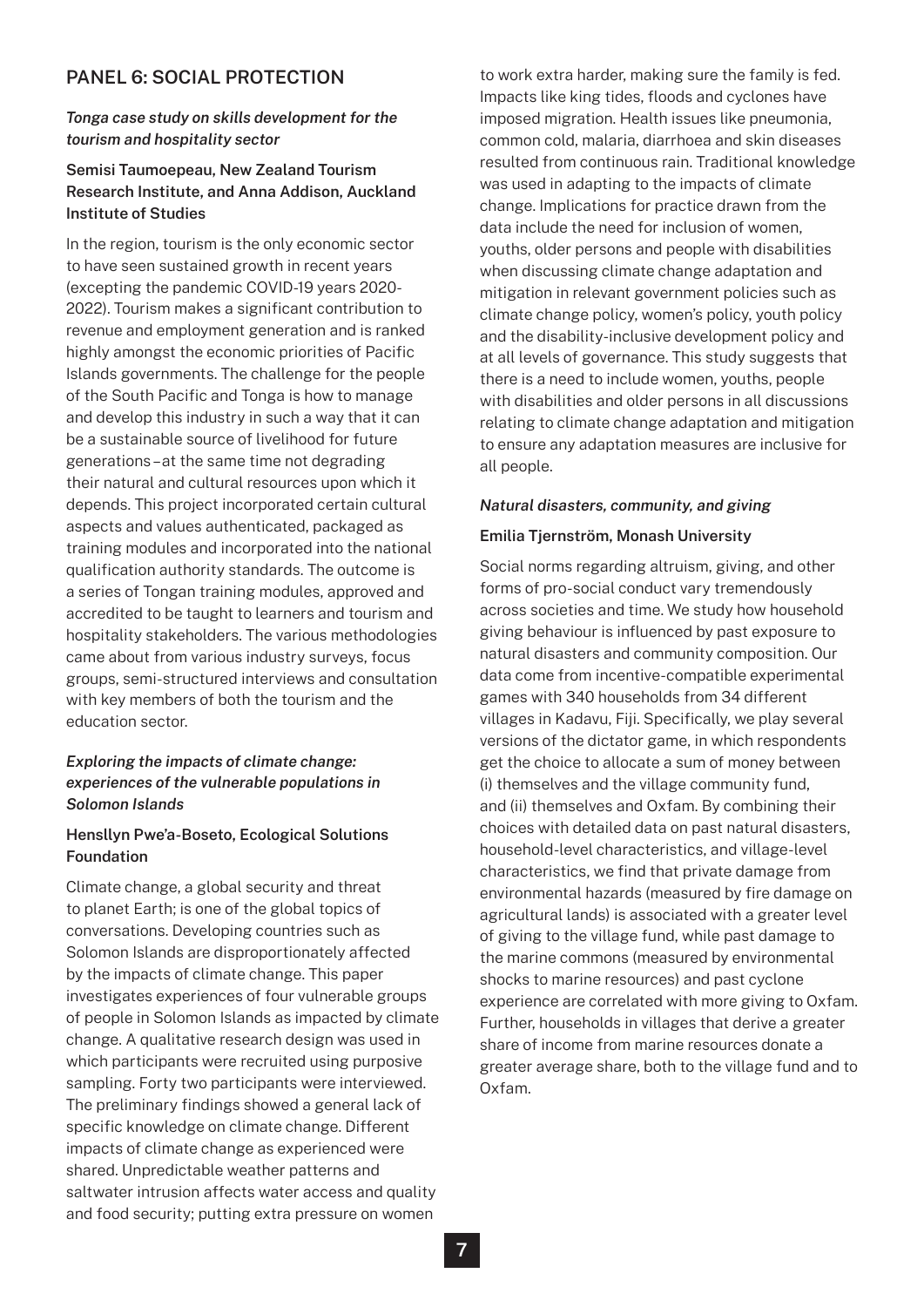# **OPENING PLENARY**

*Mobile bodies in warming waters: climate futures for labour mobility in the Pacific* 

# **Yvonne Te Ruki-Rangi-O-Tangaroa Underhill-Sem, The University of Auckland**

Pacific people have long and complex histories of mobility underpinned by indigenous understandings of relationality – between people, non-human entities and natural environments. Climate change is rapidly transforming environments and bodies as are formal labour mobility schemes. This brief provocation asks how we can think more relationally about mobile bodies in warming waters, as the material realities of both climate change and labour mobility are more intensely felt.

## *The future of labour mobility schemes in Vanuatu*

# **Murielle Metsan Meltenoven, Ministry of Internal Affairs of Vanuatu, Gareth Priday, Action Foresight, and Anne-Sofie Gerhard and Marine Destrez, United Nations Development Programme Pacific**

For the past 12 years, Vanuatu has participated in the labour mobility program with Australia and New Zealand. Vanuatu is one of the largest sending countries in the Pacific region, with over 10,000 workers currently engaged. Labour mobility can be beneficial for both Vanuatu and the receiving countries. However, poor treatment of workers can leave workers underpaid, bullied, and tempted to abscond. Soon, there may be increased opportunities in higher-paid professions such as nursing, where the gap between demand and supply in countries like Australia is projected to increase. Low-skilled labouring work is projected to remain strong; however, this work is likely to become harder as the weather becomes more extreme. These jobs are at risk of being automated. The impacts of climate change in Vanuatu may make permanent migration more tempting, and the migration of skilled labour is part of the policy agenda for receiving countries. There is already a talent drain in some sectors, such as hospitality, where workers head overseas, which in turn limits the potential of the local tourism industry. If this were to extend across other high economic and social values sectors, like nursing, the impact

would be significant. How do we prepare the people of Vanuatu for these opportunities without creating a skills deficit at home? How can we engage with future-ready policy, technology, and new practices to ensure that workers' well-being is protected while away and reintegrating back into Vanuatu society? We explore the policy considerations and other possible interventions.

# **PANEL 7: LABOUR MOBILITY IN A CHANGING REGION**

*Seasonal worker schemes in the Pacific through the lens of international human rights and labour standards*

## **Angelica Neville, Sanushka Mudaliar and Carmen Voigt-Graf, International Labour Organization (ILO)**

This review of the seasonal worker programs in Australia and New Zealand, that are available to citizens of Pacific Island countries (PICs), was carried out as part of the project 'Enhancing Protection and Empowerment of Migrants and Communities Affected by Climate Change and Disasters in the Pacific Region'. One of the objectives of the project is that "migrants and communities in the Pacific Island Countries benefit from safe labour migration as a sustainable development and climate change adaptation strategy". To achieve this objective, the ILO Office for Pacific Island Countries commissioned a review of the seasonal worker programs in Australia and New Zealand to examine the schemes' alignment with international human rights and labour standards as well as the participation of women and marginalised groups. The review consists of two main components. The first component is a legal review of Australia's Seasonal Workers Programme (SWP) and New Zealand's Recognised Seasonal Employer (RSE) scheme with respect to migration policies and laws governing the two schemes in light of human rights and labour standards, as well as the inclusion of women and marginalised groups. The second component is a review of the two schemes in practice, particularly from the point of view of the seasonal workers themselves.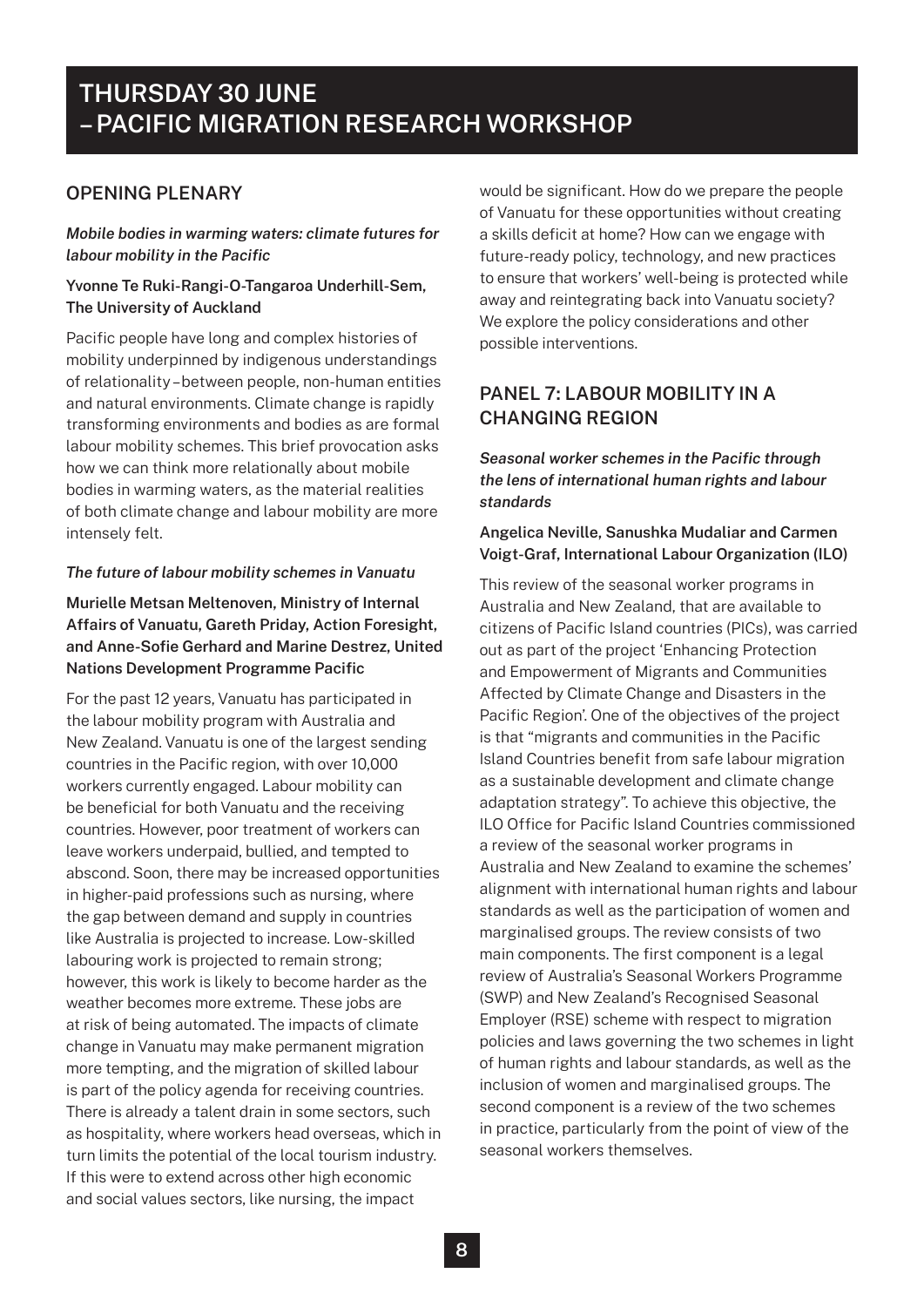# *Climate change and labour mobility in the Pacific Islands – A Policy Brief*

# **Carmen Voigt-Graf and Sabira Coelho, International Organization for Migration, and Angelica Neville, International Labour Organization**

Pacific Island countries experience critical climate change impacts that are likely to intensify the drivers of migration, displacement and planned relocation of their communities. Addressing the adverse impacts of climate mobility will depend on innovative policies and planning at all levels of governance, including innovative cross-sectoral approaches. In this regard, the PCCMHS program is working with Pacific Islands to develop a Pacific Regional Framework on Climate Mobility. To inform this regional framework design, a consultative process has been underway over the last three years, which has also been supported with targeted research outputs. As highlighted in regional and national consultations to inform the regional framework, labour mobility schemes can boost the resilience of communities through generation of remittances, transfer of knowledge and skills and rise in entrepreneurship. To support greater understanding of how labour mobility fits into the climate change and mobility nexus, a policy brief has been produced which establishes the conceptual framework of this nexus and focuses on ways to harness labour mobility for climate resilience, income diversification, and skills development in the Pacific region. Other linkages can be drawn out from this such as labour market integration for displaced and relocated communities, green jobs, and labour exploitation risk in the context of climate change. Considerations from this policy brief are relevant to drafting labour migration and climate migration policies, national employment policies, research, and design of labour mobility schemes at national and regional level in the Pacific.

# *The role of youth migration in transforming food systems in the Pacific: current knowledge and critical gaps*

# **Marisa Mitchell (1), Patrick Smallhorn-West (1, 2, 3), Jacqueline Lau (1, 2), Philippa Cohen (1, 2), Andrew Song (4), Tiffany Morrison (1)**

1. James Cook University, 2. WorldFish, 3. Wildlife Conservation Society, 4. University of Technology Sydney

Governments and donors in the Pacific Islands Countries and Territories (PICT) are now seriously committed to enhancing food and nutrition security of place-based marine and agricultural communities. At the same time, a substantial share of foreign aid

and sustainable development activity is directing young PICT people to seasonally migrate overseas for employment. These two interventions potentially intersect in important ways with implications for sustainable futures in the Pacific. Yet there has been little debate on how these different interventions intersect, and what that intersection might mean for sustainable futures in the Pacific. In this paper, we review and synthesise existing literatures on food systems and youth migration in the Pacific Island Countries and Territories to inform our understanding of how the nexus between food security and seasonal youth migration might be better considered in governance and policy. We first discuss food systems in the Pacific and how these are changing. We then explore PICT youth of today in the context of the current age of mobility and broader global transitions. We discuss the goals and design of two critical programs: the Australian Seasonal Workers Programme and the Tongan Special (Fisheries) Management program. Finally, we isolate the interacting challenges and opportunities of such programs for the long-term security and sustainability of local food systems and communities in the Pacific and highlight key knowledge gaps for future research.

# **PANEL 8: MAXIMISING DEVELOPMENT IMPACTS**

# *The place premium: Evidence from three Pacific labour mobility schemes*

# **Ryan Edwards and Nguyen Truong Toan, Australian National University**

This paper introduces the first wave of the Pacific Labour Mobility Survey for Tonga and uses it to estimate the earnings gains from participating in Australia and New Zealand's Pacific labour mobility schemes. First, we measure the differences between households and workers participating in these schemes and those who are not. Households are generally similar, but workers tend to be younger, male, and more likely to be single. Next, we estimate the counterfactual earnings of migrant workers back in Tonga had they not participated in the scheme, allowing us to compute the gains for the same people from working abroad. We find that all three schemes deliver significant earnings gains, but relative gains are largest for the Seasonal Worker Program and for Australia. We conclude by examining how these gains are distributed back to Tonga: how much is sent in remittances,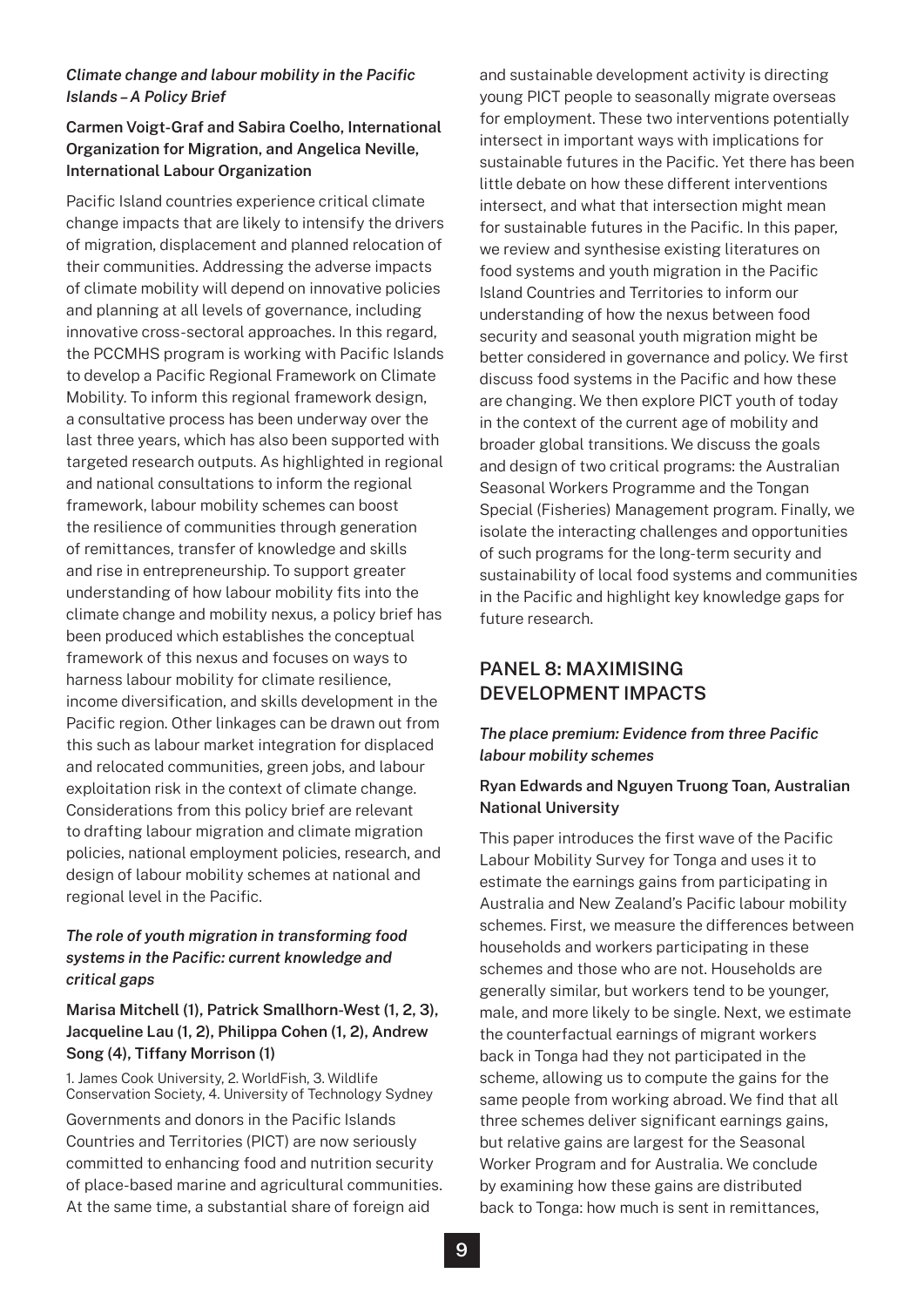and how they are spent. Across all three schemes, remittances are most commonly spent on everyday expenses, education, and donating back to churches and schools.

# *The role of remittance sending in connection to culture for the diaspora community*

#### **Vaoiva Ponton and Nicola Fa'avale, MANA Pasifika**

Migration is a global phenomenon, and an emerging global priority. In recent times, there has been an influx of Māori and Pasifika migrants into Australia, mostly via Aotearoa, New Zealand. Available data for the Pacific suggests the important role of migration. In Tonga, remittances take up a share of about 28 per cent of GDP, in Samoa about 22.3 per cent, placing these two countries amongst the top 10 remittance-receiving countries in relative terms. Little is known about the motivations, perceptions, experiences and perceived impacts of remittance sending for the diaspora community. Our research explored the perceptions and experiences of remittance sending for 30 Samoan community members who reside in Queensland. According to the 2016 Census, Samoan was the second-most spoken language (after English) in Logan City. Remittance sending for the participants was more than a financial transaction. Themes that emerged for the participants was that remittance sending provided the diaspora community a connection to culture and provided 1) a sense of belonging, 2) identity, 3) family and community support, 4) employment, 5) migration narratives and 6) inclusivity. This presentation discusses the role that remittance sending plays in connection to culture and the role it plays in how the diaspora community can impact regional political landscapes such as funding national elections or for natural disaster recovery. Through these findings are narratives of migration stories for Samoans living in Australia and their motivations, experiences and perceptions of both living in Australia and staying connected to the Pacific region.

# *Constraints and opportunities of decentralisation in labour mobility: Reflections on Papua New Guinea*

#### **Natasha Turia-Moka, Australian National University**

Since Papua New Guinea established an independent Labour Mobility Unit within the Department of Treasury in 2019 (not at the Department of Labour and Industrial Relations) and shortly after joining Australia's Pacific Labour Scheme (PLS), more workers have arrived in

Australia. PNG practices a unique decentralised recruitment model through strong partnerships with sub-national level Governments known as Regional Recruitment Hubs (RRHs) to boost its participation in the Pacific Australia Labour Mobility (PALM) schemes. Few RRHs have been able to quickly maximise the opportunities presented through decentralisation such as the Motu Koitabu Assembly, Enga Province, Central Province, New Ireland Province, and Madang District. Interestingly, Enga Province is the only RRH to have also successfully mobilised female workers. Many of the decentralised recruitments have been for PLS engagements while only a very small number have secured Seasonal Worker Programme (SWP) jobs. Why are there varying results across RRHs? PNG presents a case for analysis of the constraints and opportunities presented through decentralisation of labour people mobility in its own national efforts to create more employment and economic and social opportunities for women and men.

# **PANEL 9: UNDERSTANDING SOCIAL IMPACTS**

*What happens to the learning outcomes of children left behind when parents work overseas? Evidence from Tonga*

# **Vu Thu Trang and Daniel Suryadarma, Asian Development Bank Institute**

Parents have a large influence on their children's learning outcomes. When parents work overseas and leave their children behind, the impact on children could be positive or negative. The higher income could be used to further support their children's learning, resulting in a positive impact of working overseas on children's learning outcomes. In contrast, the loss of parental presence or the impact of alternative living arrangements could dominate, resulting in a negative impact. Tonga has a high share of their population working abroad with emigrants account for 50.6 per cent of the population. In this study, we utilise the Tonga Multiple Indicator Cluster Survey to estimate the impact of parents working overseas on the educational outcomes for two groups of children: under five and 5-17 years old. For children under five, we construct the Early Child Development Index from literacy-numeracy, physical, social-emotional, and learning domains. For children aged 5-17 years, beside using school participation and completion rate, we also construct the learning outcomes on